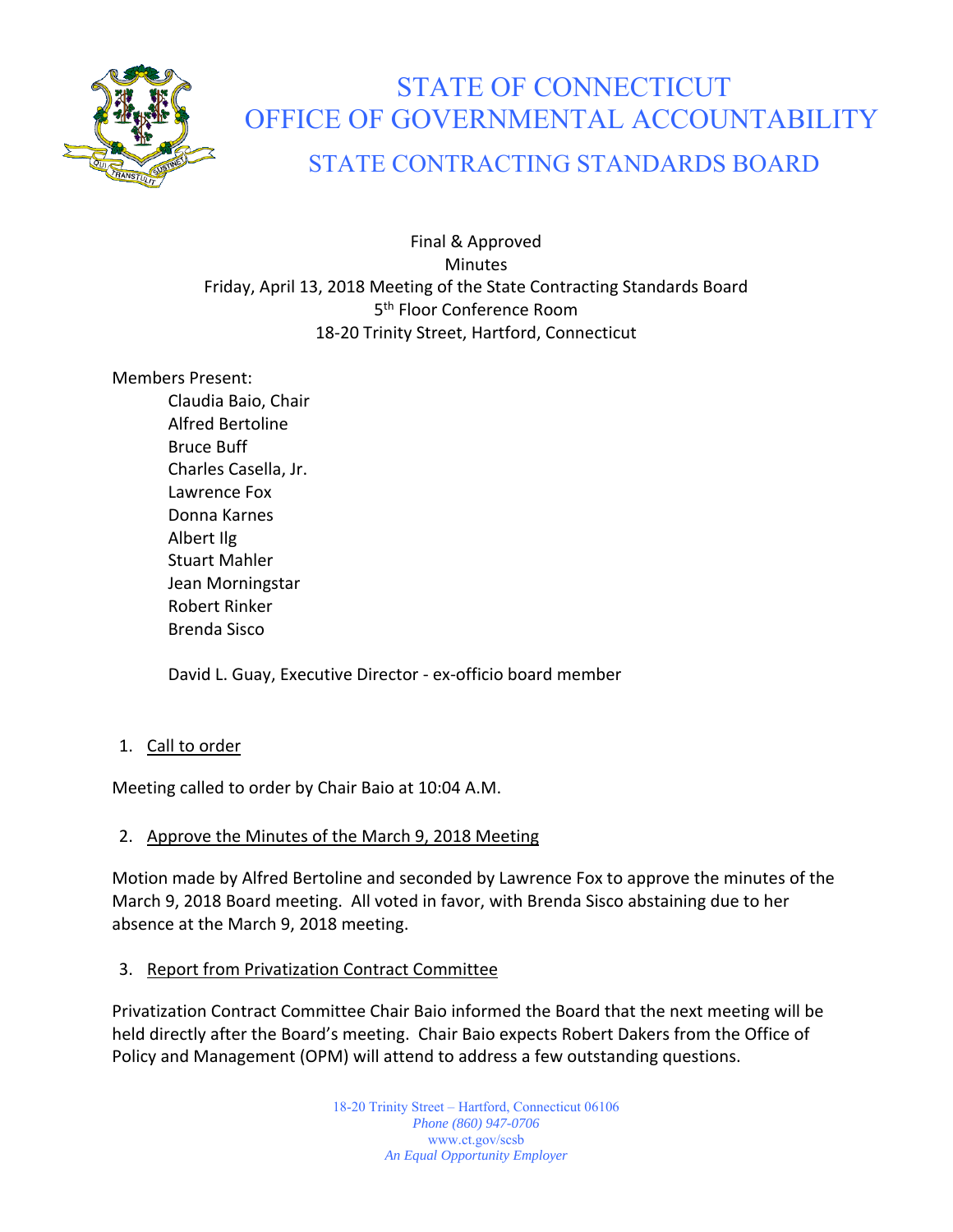Stuart Mahler expressed his belief that the Department of Transportation (DOT) business case has been automatically approved since it is past the 60 day period for Board approval. Chair Baio explained her disagreement. Expressing that the 60 day period does not apply to the Board selected area for review. Chair Baio reviewed the current status of the DOT Bridge Safety contract review.

Robert Rinker added that the cost benefit analysis (CBA) template was approved long ago and that the normalized cost for pensions has actually decreased due to the 2017 Pension agreement. Mr. Rinker suggested an adjustment to the CBA template at a later date. Mr. Rinker added that the business case is really a statement by the agency on what they plan to do and is the basis for justifying privatization under our statutes. The Privatization Contract Committee heard the business case from DOT to bring back in‐house certain functions of bridge inspections.

Brenda Sisco added that members of the Privatization Contract Committee had outstanding issues that they still wished to address.

# 4. Report of the Contested Solicitations and Awards Subcommittee

Subcommittee Chair Robert Rinker reported that the subcommittee has no matters before it.

#### 5. Work Group Reports

#### a. Report from Data Analysis Work Group

Chair Alfred Bertoline reported on the completion of the Work Group's first report and on visits with Legislative Leadership. An Opinion Editorial (Op-Ed) was written and submitted as well as a letter to the editor. Mr. Bertoline reports very little traction from the report.

Chair Bertoline noted that in meetings with Legislative Leadership a recurring question was how you came up with the savings numbers. The response was from our professional personal experience. We were asked if we could come up with data to support the premise. The Work Group has considered how to do that and concluded that it is not possible, primarily because we would need agencies to volunteer to cooperate in a study, which only prove they are doing something wrong as well as a very long process to get a sampling.

Chair Bertoline added that the Pennsylvania report cited in the Fiscal Stability and Economic Growth may give some help to verifying our estimate of savings.

Chair Bertoline reported that the Data Analysis Work Group will be meeting today to continue discussion on where to go. Chair Bertoline continued with identifying an area of concern for study, which is the waiver or exemption process from competitive bidding.

> 18-20 Trinity Street – Hartford, Connecticut 06106 *Phone (860) 947-0706*  www.ct.gov/scsb *An Equal Opportunity Employer*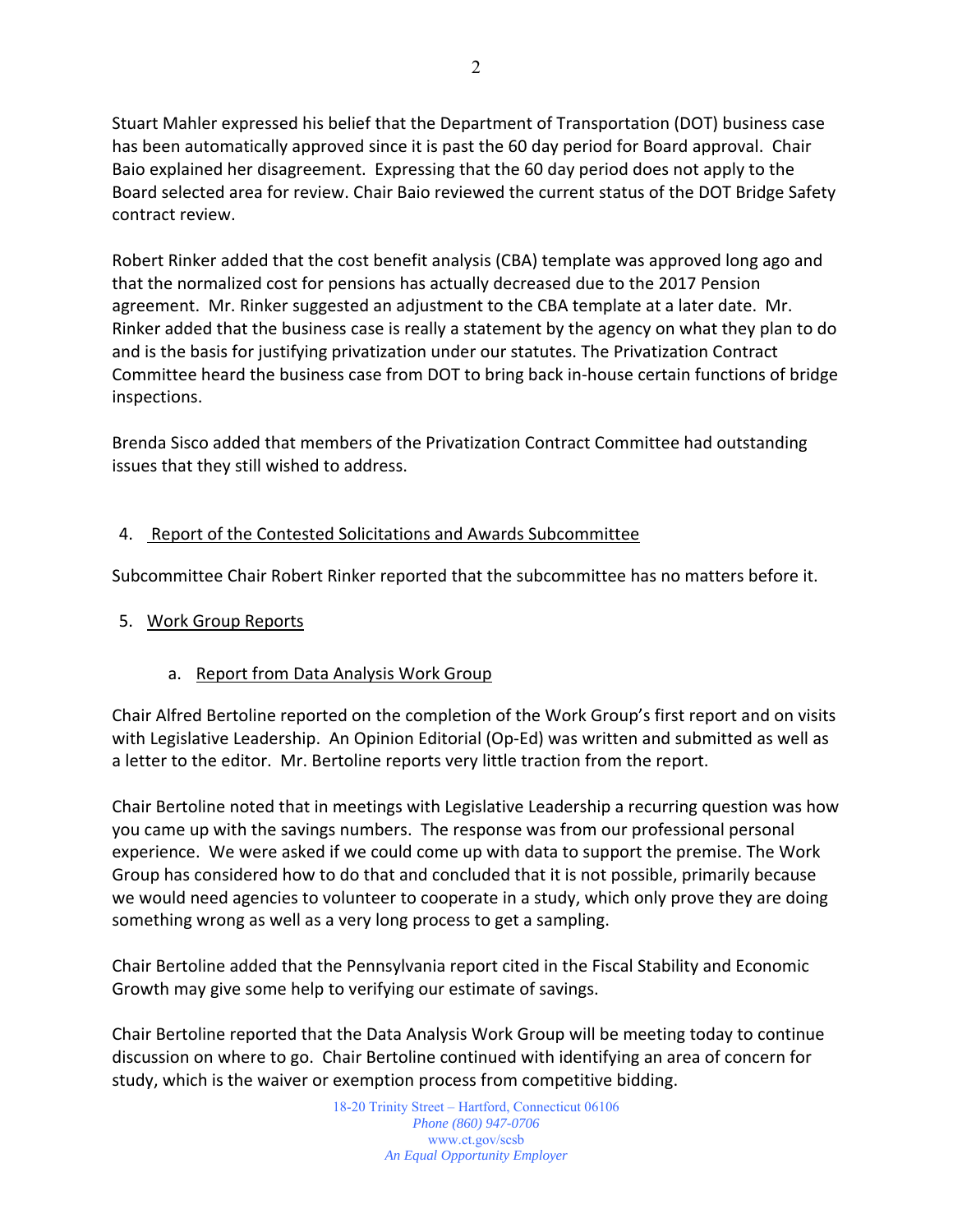Brenda Sisco urged Chair Bertoline to have his work group meet with representatives of OPM.

Bruce Buff offered that the Data Analysis Work Group will be benchmarking with neighboring States. Mr. Buff has contacted and discussed our issues with the New York State Director of Procurement, who is willing to come discuss the successes they have.

#### b. Report from Audit Work Group

Robert Rinker reported for Audit Work Group as Chair Thomas Ahneman is not in attendance. The Work Group met on April 10, 2018 and conducted interviews with:

- Department of Administrative Service Division of Construction Services
- Department of Economic & Community Development
- Connecticut State Colleges and Universities
- University of Connecticut & the University of Connecticut Health Center

The Work Group met this morning and reviewed the Work Group's process so far. The Work Group was originally scheduled to meet Tuesday, April 17, 2018 but decided to postpone the meeting until Tuesday, May 8, 2018. The Work Group still had agencies that had not responded to the request to come in and interview and the Department of Transportation (DOT) that has not responded to the audit request. The Work Group will be communicating with the DOT to have them respond by May 4, 2018 or receive a recommendation to the Board from the Audit Work Group that the DOT is noncompliant. The Work Group has received and reviewed material from the Department of Developmental Services (DDS) that have and are being reviewed and an interview scheduled. In particular interest to the Work Group is the DDS cost effectiveness evaluations. The Work Group gave preliminary approval to the DDS audit and recommends the same to the Board. The Work Group also had the State Board of Education (CSDE) scheduled for April 17, 2018 but because of ongoing discussion under the Board's Section 4e-7 C.G.S. action thought it best to postpone.

Chair Rinker reported that at this morning's meeting the Work Group reflected on the interviews conducted and focused on four areas of concern.

- Issues concerning the audit questionnaire and the refinements necessary.
- The crafting of the final report.
- Issues surrounding competitive versus noncompetitive bidding.
- Issue of cost effectiveness evaluations

Chair Rinker noted an interesting item from the Connecticut State Colleges and Universities and how they ask vendors off a master contract to give them a better deal.